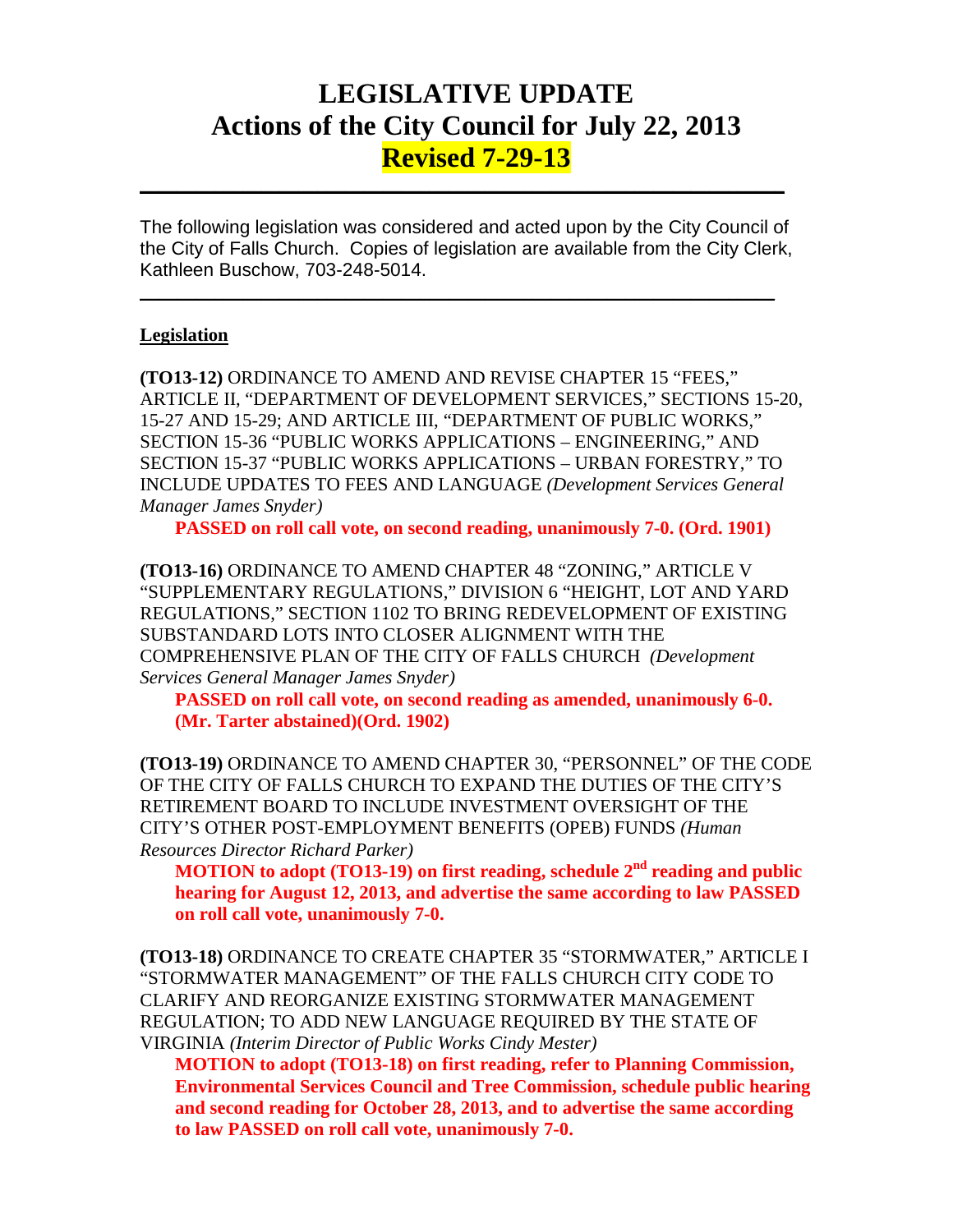**(TR13-21)** RESOLUTION TO APPOINT A TASKFORCE TO WORK WITH STAFF IN DEVELOPING A STORMWATER CREDIT POLICY *(Interim Director of Public Works Cindy Mester)*

**PASSED on roll call vote, unanimously 7-0. (Res. 2013-20)**

**(TR13-23)** RESOLUTION OF THE CITY COUNCIL OF THE CITY OF FALLS CHURCH, VIRGINIA DECLARING ITS INTENTION TO REIMBURSE ITSELF FROM THE PROCEEDS OF ONE OR MORE FINANCINGS FOR CERTAIN CAPITAL PROJECT COSTS *(CFO Richard A. LaCondré)*

**PASSED on roll call vote, unanimously 7-0. (Res. 2013-21)**

**(TR13-22)** RESOLUTION OF THE CITY COUNCIL OF THE CITY OF FALLS CHURCH AUTHORIZING THE CONVEYANCE OF 201 W. BROAD STREET *(City Manager Wyatt Shields)*

**PASSED on roll call vote, unanimously 7-0. (Res. 2013-22)**

**(TR13-24)** RESOLUTION SUBMITTING TO THE QUALIFIED VOTERS OF THE CITY A REFERENDUM ON WHETHER THE CITY OF FALLS CHURCH WATER SYSTEM SHOULD BE SOLD TO THE FAIRFAX COUNTY WATER AUTHORITY; SAID REFERENDUM TO BE SET FOR THE GENERAL ELECTION ON NOVEMBER 5, 2013. *(City Attorney John Foster)* **PASSED on roll call vote, unanimously 7-0. (Res. 2013-23)**

## **Consent Calendar**

AUTHORIZE THE CITY MANAGER TO AWARD CONTRACTS TO ARTHUR CONSTRUCTION COMPANY, INC., FINLEY ASPHALT & SEALING, INC AND VIRGINIA PAVING COMPANY FOR PAVING AND CONCRETE SERVICES IN AMOUNTS UP TO \$400,000 ANNUALLY; AND TO RENEW THESE CONTRACTS ANNUALLY FOR FOUR ADDITIONAL ONE-YEAR PERIODS (SUBJECT TO ANNUAL APPROPRIATION OF FUNDS BY CITY COUNCIL) *(Interim Director of Public Works Cindy Mester)*

CONSENT MOTION: MOVE to authorize the City Manager to award contracts to Arthur Construction Company, Inc., Finley Asphalt & Sealing, Inc. and Virginia Paving Company for Paving and Concrete Services in amounts up to \$400,000 annually; and to renew these contracts annually for four additional oneyear periods (subject to annual appropriation of funds by City Council).

PERMISSION FOR CITY MANAGER TO ACCEPT A PART TIME TEACHING POSITION WITH THE VIRGINIA TECH "CERTIFICATE IN LOCAL GOVERNMENT MANAGEMENT" PROGRAM *(City Manager Wyatt Shields)*

CONSENT MOTION: MOVE to allow the City Manager to accept a part time teaching position with the Virginia Tech "Certificate in Local Government Management" program.